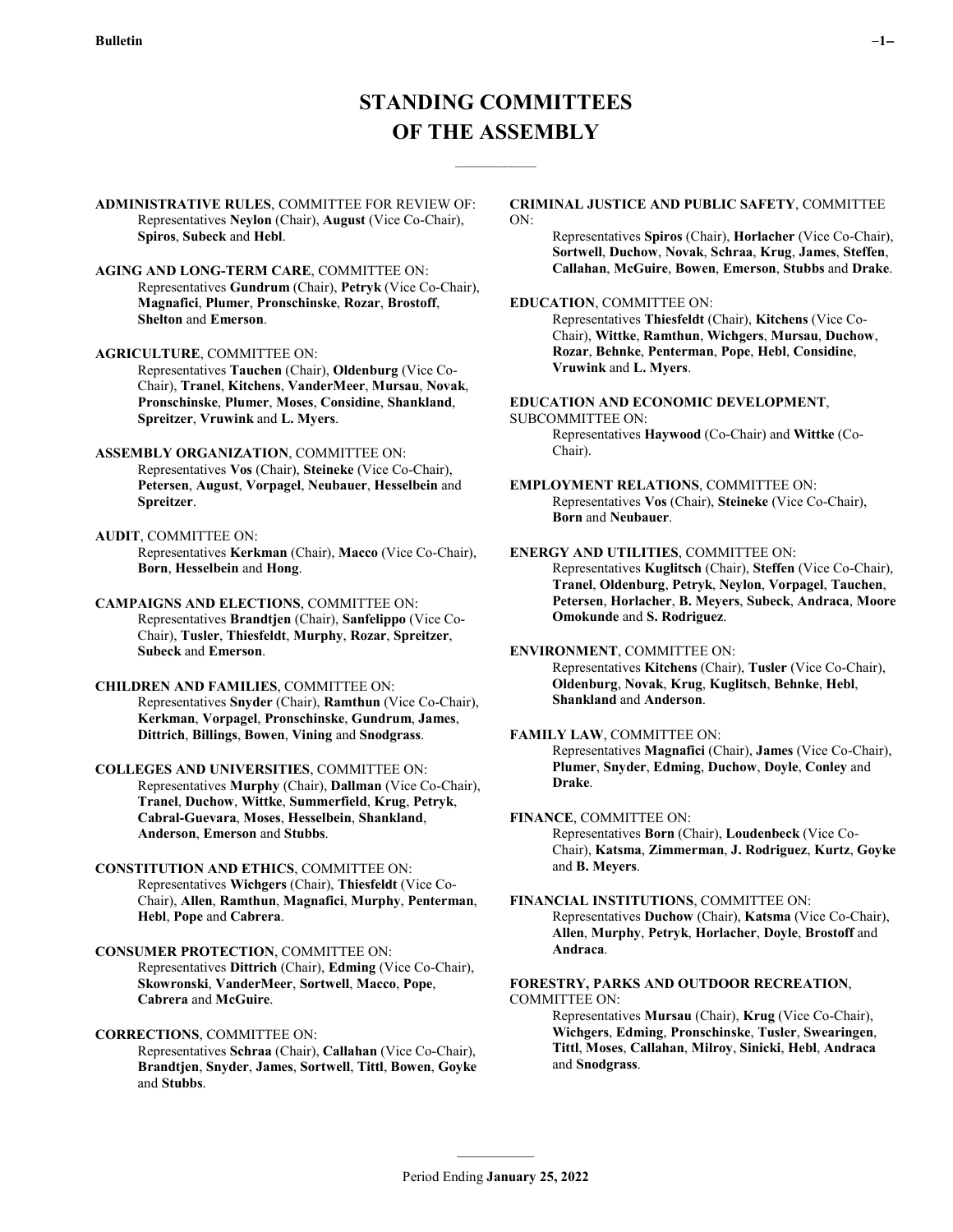#### **GOVERNMENT ACCOUNTABILITY AND OVERSIGHT**, COMMITTEE ON:

Representatives **Knodl** (Chair), **Brandtjen** (Vice Co-Chair), **Kuglitsch**, **Steffen**, **Thiesfeldt**, **Krug**, **Emerson**, **Hintz** and **Drake**.

#### **HEALTH**, COMMITTEE ON:

Representatives **Sanfelippo** (Chair), **Summerfield** (Vice Co-Chair), **Wichgers**, **VanderMeer**, **Skowronski**, **Murphy**, **Magnafici**, **Dittrich**, **Rozar**, **Moses**, **Cabral-Guevara**, **Subeck**, **Riemer**, **Anderson**, **Vining** and **S. Rodriguez**.

### **HOUSING AND REAL ESTATE**, COMMITTEE ON:

Representatives **Summerfield** (Chair), **Allen** (Vice Co-Chair), **Brooks**, **Pronschinske**, **Murphy**, **Kitchens**, **Penterman**, **Haywood**, **Emerson** and **Ortiz-Velez**.

# **INSURANCE**, COMMITTEE ON:

Representatives **Steffen** (Chair), **Petersen** (Vice Co-Chair), **Duchow**, **Tusler**, **Brooks**, **Tranel**, **Petryk**, **Gundrum**, **August**, **Hesselbein**, **Doyle**, **Riemer** and **S. Rodriguez**.

## **JOBS AND THE ECONOMY**, COMMITTEE ON:

Representatives **Wittke** (Chair), **Armstrong** (Vice Co-Chair), **Snyder**, **Magnafici**, **Rozar**, **Macco**, **Dittrich**, **Neylon**, **Tittl**, **Ohnstad**, **Bowen**, **Doyle** and **Shelton**.

## **JUDICIARY**, COMMITTEE ON:

Representatives **Tusler** (Chair), **Kerkman** (Vice Co-Chair), **Ramthun**, **Thiesfeldt**, **Horlacher**, **Sortwell**, **Cabrera**, **Hebl** and **Ortiz-Velez**.

### **LABOR AND INTEGRATED EMPLOYMENT**, COMMITTEE ON:

Representatives **Edming** (Chair), **VanderMeer** (Vice Co-Chair), **Knodl**, **Schraa**, **Petryk**, **Gundrum**, **Sinicki**, **Ohnstad** and **Hong**.

### **LAW ENFORCEMENT POLICIES AND STANDARDS**, SUBCOMMITTEE ON:

Representatives **Stubbs** (Co-Chair) and **Steineke** (Co-Chair).

## **LOCAL GOVERNMENT**, COMMITTEE ON:

Representatives **Novak** (Chair), **Gundrum** (Vice Co-Chair), **Duchow**, **Skowronski**, **Brooks**, **Macco**, **Spreitzer**, **Baldeh** and **Conley**.

#### **MENTAL HEALTH**, COMMITTEE ON:

Representatives **Tittl** (Chair), **Cabral-Guevara** (Vice Co-Chair), **James**, **Snyder**, **Novak**, **Vorpagel**, **Magnafici**, **Dittrich**, **VanderMeer**, **Behnke**, **Vining**, **Brostoff**, **Considine** and **Moore Omokunde**.

# **PUBLIC BENEFIT REFORM**, COMMITTEE ON:

Representatives **Krug** (Chair), **Schraa** (Vice Co-Chair), **Allen**, **Brandtjen**, **Cabral-Guevara**, **Behnke**, **L. Myers**, **Cabrera** and **Conley**.

# **RACIAL DISPARITIES**, SPEAKER'S TASK FORCE ON: Representatives **Steineke** (Co-Chair), **Stubbs** (Co-Chair), **Haywood** and **Wittke**.

**REGULATORY LICENSING REFORM**, COMMITTEE ON: Representatives **Sortwell** (Chair), **Allen** (Vice Co-Chair), **Horlacher**, **Knodl**, **Cabral-Guevara**, **Dallman**, **Brostoff**, **Baldeh** and **Moore Omokunde**.

## **RULES**, COMMITTEE ON:

Representatives **Steineke** (Chair), **Vos**, **August**, **Petersen**, **Vorpagel**, **Kuglitsch**, **Tittl**, **Plumer**, **Dittrich**, **Neubauer**, **Hesselbein**, **Spreitzer**, **Subeck**, **Pope** and **Baldeh**.

# **RURAL DEVELOPMENT**, COMMITTEE ON: Representatives **VanderMeer** (Chair), **Moses** (Vice Co-Chair), **Plumer**, **Edming**, **Novak**, **Oldenburg**,

**Pronschinske**, **Summerfield**, **Armstrong**, **Callahan**, **Vruwink**, **Milroy**, **Considine**, **Hong** and **Snodgrass**.

# **SCIENCE, TECHNOLOGY AND BROADBAND**, COMMITTEE ON: Representatives **Summerfield** (Chair), **Schraa** (Vice Co-

Chair), **Brandtjen**, **Horlacher**, **Knodl**, **Dallman**, **Anderson**, **Baldeh** and **S. Rodriguez**.

# **SMALL BUSINESS DEVELOPMENT**, COMMITTEE ON: Representatives **Oldenburg** (Chair), **Rozar** (Vice Co-Chair), **Snyder**, **Tranel**, **Swearingen**, **Skowronski**, **Edming**, **James**, **Summerfield**, **Armstrong**, **Vining**, **Haywood**, **Andraca**, **Baldeh** and **Hong**.

### **SPORTING HERITAGE**, COMMITTEE ON:

Representatives **Pronschinske** (Chair), **Tittl** (Vice Co-Chair), **Skowronski**, **Mursau**, **Sortwell**, **Wichgers**, **Tusler**, **Edming**, **Callahan**, **Dallman**, **Milroy**, **Hesselbein**, **Shankland**, **Spreitzer** and **Shelton**.

# **STATE AFFAIRS**, COMMITTEE ON:

Representatives **Swearingen** (Chair), **Vorpagel** (Vice Co-Chair), **Kuglitsch**, **Tauchen**, **Summerfield**, **Spiros**, **Knodl**, **Brooks**, **Schraa**, **Sinicki**, **Pope**, **Ohnstad** and **McGuire**.

# **SUBSTANCE ABUSE AND PREVENTION**, COMMITTEE ON: Representatives **James** (Chair), **Magnafici** (Vice Co-Chair), **Snyder**, **Plumer**, **Petryk**, **Gundrum**, **Billings**, **Ortiz-Velez** and **Shelton**.

# **TOURISM**, COMMITTEE ON: Representatives **Tranel** (Chair), **Swearingen** (Vice Co-

Chair), **VanderMeer**, **Tittl**, **Magnafici**, **Kitchens**, **Mursau**, **Summerfield**, **Tauchen**, **Plumer**, **Dallman**, **Stubbs**, **Vruwink**, **Haywood**, **L. Myers** and **Snodgrass**.

# **TRADE AND SUPPLY CHAIN**, SPECIAL COMMITTEE ON: Representatives **Brooks** (Chair), **Dallman** (Vice Co-Chair), **VanderMeer**, **Armstrong**, **Spiros**, **Petryk**, **Schraa**, **Hintz**, **Baldeh** and **Shelton**.

# **TRANSPORTATION**, COMMITTEE ON:

Representatives **Plumer** (Chair), **Spiros** (Vice Co-Chair), **Vorpagel**, **Sanfelippo**, **Thiesfeldt**, **Skowronski**, **Ramthun**, **Brooks**, **Callahan**, **Rozar**, **Considine**, **Moore Omokunde**, **Ortiz-Velez**, **Shelton** and **Snodgrass**.